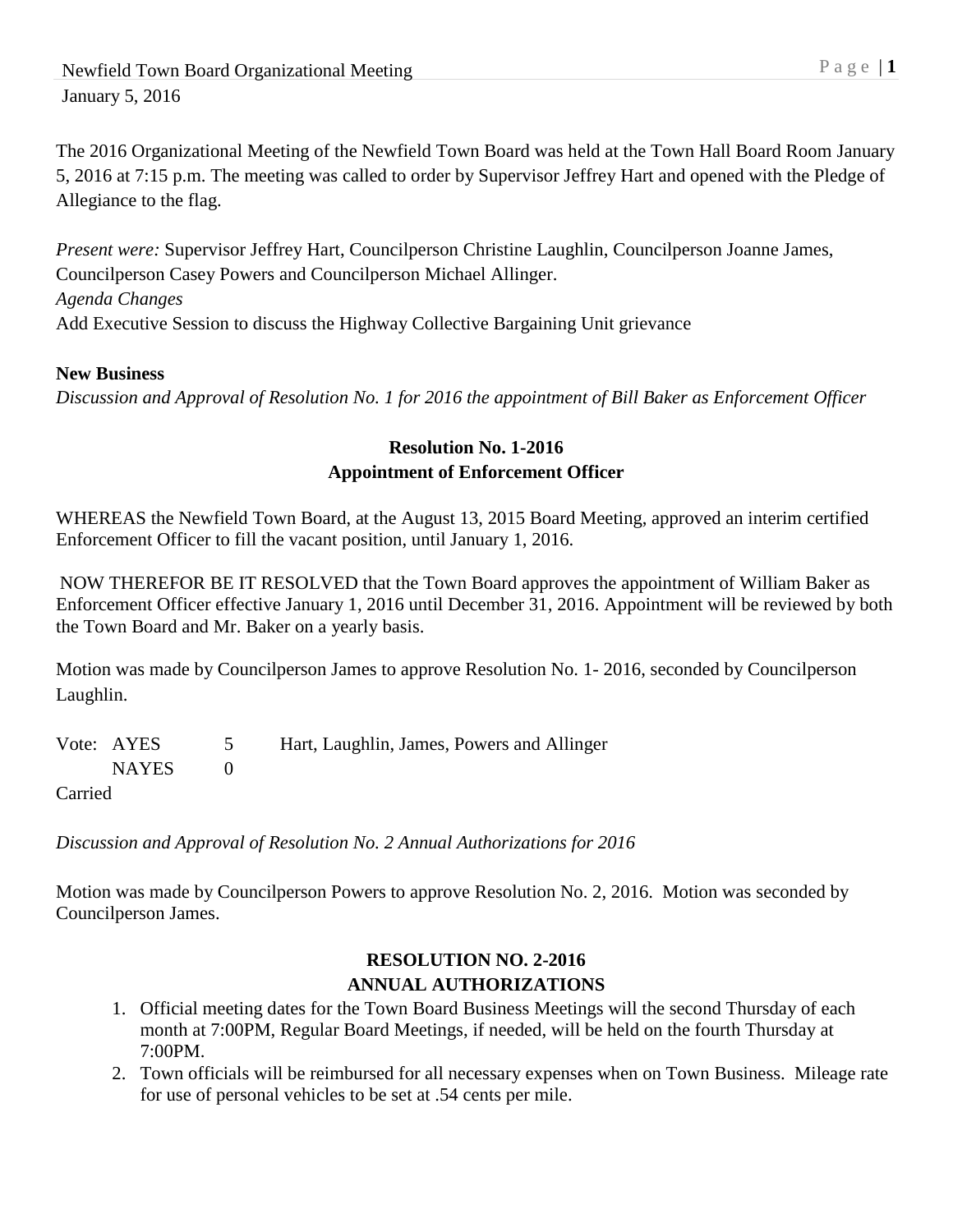- 3. Highway Department workers, Deputy Highway Superintendent, Deputy Clerk and Bookkeeper shall be paid weekly. Elected officials and all other Town employees shall be paid Bi-weekly every other Friday starting January 2015.
- 4. The Highway Dept. is authorized to perform in-kind services for the Newfield School District, fuel costs shall be reimbursed by the District to the Town.
- 5. Highway Superintendent to purchase salt, gas, diesel fuel, and tires on state or county bid.
- 6. The Town Clerk shall submit for payment all time sensitive recurring expenses, such as utility bills, if payable due date is prior to the regular monthly Board Meeting. These paid bills to be included in the Monthly Abstract.
- 7. Bill Baker is appointed Enforcement Officer at \$18.39 per hour not to exceed \$20,000.00.
- 8. Water and Sewer Billing Clerk shall be Karen Kenerson at an annual salary of \$1,618.00 per year.
- 9. Tax Collector shall be Karen Kenerson.
- 10. Youth Recreation Director shall be Reid Hoskins and shall be paid \$14.94 per hour not to exceed \$11,700.00.
- 11. Water/Sewer Supervisor will be Kevin Berggren at \$15,000.00 per year.
- 12. Steven Maki will be Highway Water/Sewer Worker MEO at an additional \$.50 per hour.
- 13. Christine Wright shall provide cleaning services at an annual rate of \$3,000.00
- 14. The Court Clerk shall be paid \$13.50 per hour not to exceed \$15,300.00.
- 15. Jenny Rumsey shall be appointed the School Crossing Guard at an hourly rate of \$9.18 per hour not to exceed \$3,536.00.
- 16. The Deputy Town Clerk shall be paid \$14.17 per hour not to exceed \$19,695.00.
- 17. The Supervisor's Bookkeeper shall be paid \$19.63 per hour not to exceed \$15,000.00.
- 18. The Supervisor's Secretary shall be paid \$13.57 per hour not to exceed \$4,000.00.
- 19. Highway Superintendent's Secretary shall be paid \$13.57 per hour not to exceed \$3,270.00
- 20. Bookkeeper to be in charge of employee's benefits including writing notification to employees in respect to NYS Retirement System.
- 21. Alan Chaffee to be the Town Historian
- 22. The Town Clerk shall record and keep minutes to all Board Business and Regular meetings.
- 23. Deputy Town Supervisor shall be Councilperson Christine Laughlin with check signing privileges for all accounts in the absence of the Town Supervisor.

A friendly amendment was offered to correct errors noted by the Board Members and accepted.

|  | Vote: AYES | Hart, Laughlin, James, Powers and Allinger |
|--|------------|--------------------------------------------|
|  | NAYES      |                                            |

Carried

*Discussion and Approval of Resolution No. 3 for 2016 Designating Tioga State Bank Town's depository bank*

# **RESOLUTION NO. 3 - 2016**

RESOLVED, that Tioga State Bank, a New York bank (the "Bank"), be and hereby is designated a depository of the Town of Newfield (the "Depositor"); and be it further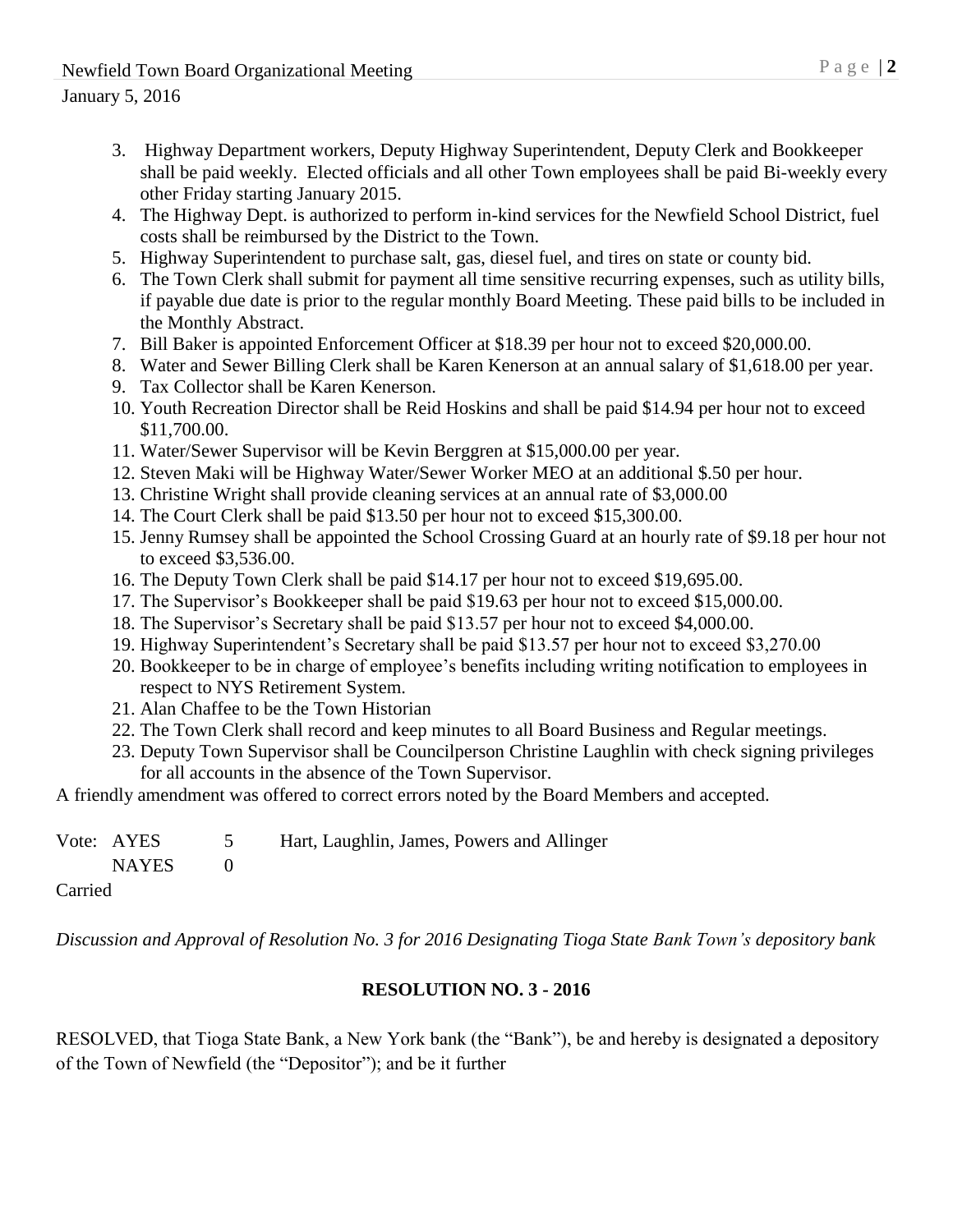RESOLVED, that, acting alone, either of the following persons (individually an "Authorized Party"):

Name Title

- 1. **Jeff Hart** Supervisor
- 2. Christine Laughlin Deputy Supervisor

be and is hereby authorized, directed and empowered, in the name and on behalf of the Depositor to represent and act in the legal financial interests of the Depositor as outlined by the Bank in the Deposit Account Certificate of Authorization.

Motion was made by Councilperson Powers to approve Resolution No. 3 for 2016, seconded Councilperson James.

Vote: AYES 5 Hart, Laughlin, James, Powers and Allinger NAYES 0 Carried

*Discussion and Approval of Resolution No. 4 for 2016 Appointing Roy Trask Public Works Liaison*

## **RESOLUTION NO. 4 FOR THE YEAR 2016 Appointment of Public Works Liaison**

WHEREAS Mr. Roy Trask, as councilperson, worked as a liaison with the Town Board on Public Works Projects and

WHEREAS Mr. Trask, now a resident of the Town, wishes to continue working on such Public Works Projects

NOW THEREFORE BE IT RESOLVED that the Town Board appoints Mr. Trask as Public Works Projects Liaison to the Town Board.

Motion was made by Councilperson Allinger to appoint Roy Trask as Public Works Liaison to the Town Board, was seconded by Councilperson Laughlin.

| Vote: AYES |        | $\mathcal{L}$ | Hart, Laughlin, James, Powers and Allinger |
|------------|--------|---------------|--------------------------------------------|
|            | NAYS 1 |               |                                            |
| Carried    |        |               |                                            |